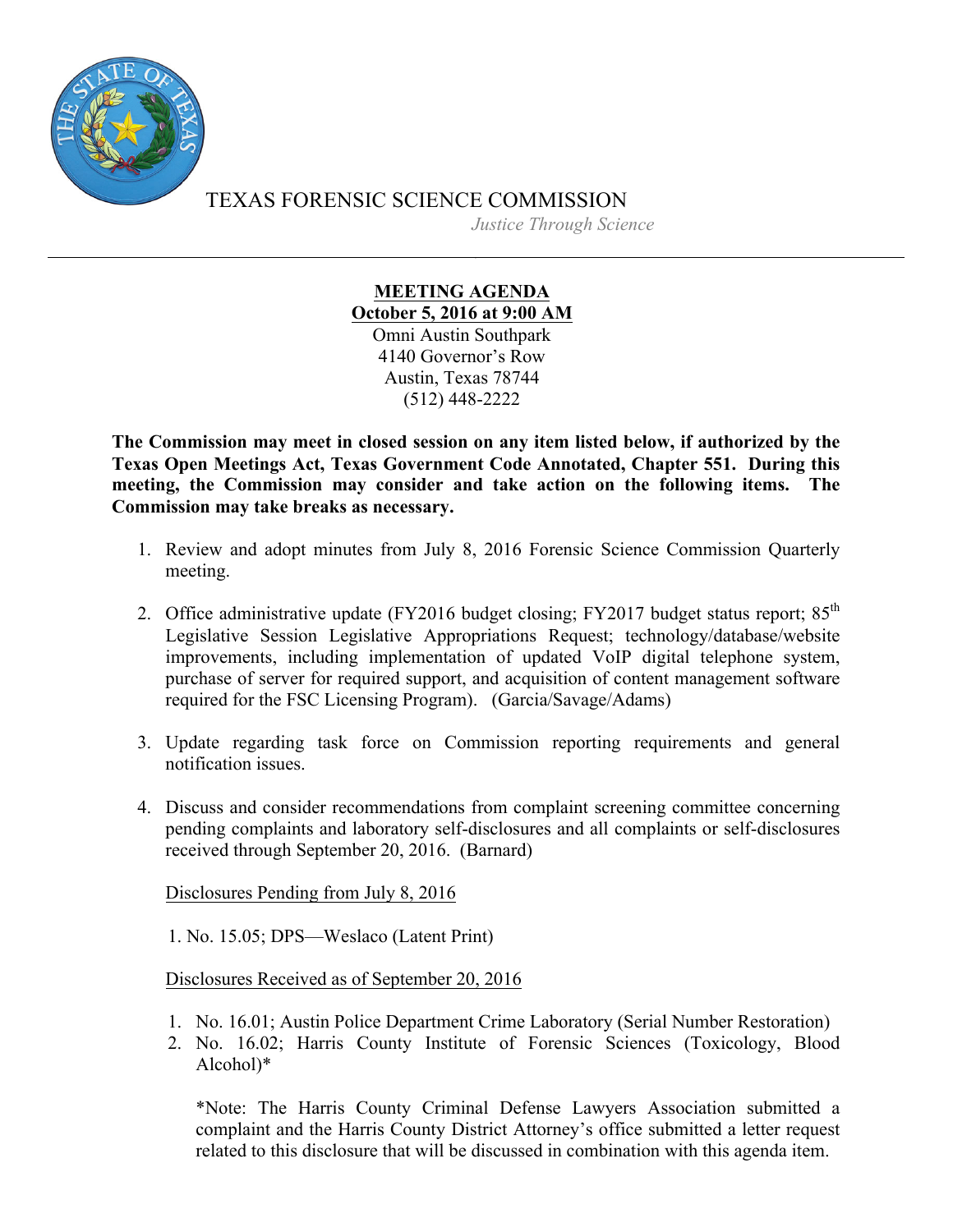## Complaints Pending from July 8, 2016

- 1. No. 16.09; Kujala (Fort Worth Police Department Crime Lab, Firearm/Tool mark)
- 2. No. 16.36; Dunnavant (DPS—Garland and DPS—Abilene, Controlled Substance)

## Complaints Received as of September 20, 2016

- 1. No. 16.42; Kennemur, Kevin (Yoakum County Hospital, Blood Alcohol)
- 2. No. 16.45; Anonymous (Texas Department of Public Safety Crime Labs, Toxicology)
- 3. No. 16.46; Nix, Thomas E. (Texas Ranger Steven Black; Forensic Hypnosis)
- 4. No. 16.49; Sosa, David (Houston Police Department; Firearm/Tool mark)
- 5. Discuss status and any updates for crime laboratory accreditation program, including possible review of forensic disciplines previously exempted by DPS, discussion of whether to include in meeting materials accreditation non-conformances received each quarter, discussion and vote on rulemaking request for exemption regarding age estimation and human identification, and Attorney General Opinion request regarding reporting requirements for unaccredited disciplines under Texas Code of Criminal Procedure article 38.01. (Garcia/Savage)
- 6. Discuss licensing advisory committee progress and updates, including August 23, 2016 licensing advisory committee meeting and development of forensic discipline and subdiscipline categories for licensing, development of requirements to fulfill each component to obtain a license, development of general forensic exam, acquisition of necessary software and other technology, including discussions regarding iMIS content management system, definitions of the terms technician vs. forensic analyst, scheduling of additional meetings and next steps. (Mozayani/Hilbig)
- 7. Discuss Rio Grande Identification Project progress, including teleconferences and collaboration efforts with EAAF, UNT, pathologists and medical examiners (Farley, Stern, and Peerwani), status of comparison of EAAF reference samples to UNT local databank, execution of MOU with instruction and requirements about cross-referencing samples between BODE (which houses EAAF DNA databank) and UNT's local databank of missing person samples, organization of future collection of reference samples in each country to be submitted by an investigative agency that satisfies federal requirements, review and adoption of final report for recommendations regarding the collection and preservation of biological and other forensic evidence for identification of remains found within 120 miles of the Texas border, and other next steps. (Hughes-Stamm/Garcia/Savage)
- 8. Update from Texas Association of Crime Laboratory Directors. (Kahn or designee)
- 9. Update on Retrograde Extrapolation Education Project. (Alpert)
- 10. Update from Clark (Harris County IFS, HPD, Harris County Sheriff's Department; GSR, DNA; Blood Spatter) #16-41 investigative panel. (Peerwani, Alpert, Di Maio)
- 11. Update from Hair Microscopy Panel. (Garcia/Vilbas)